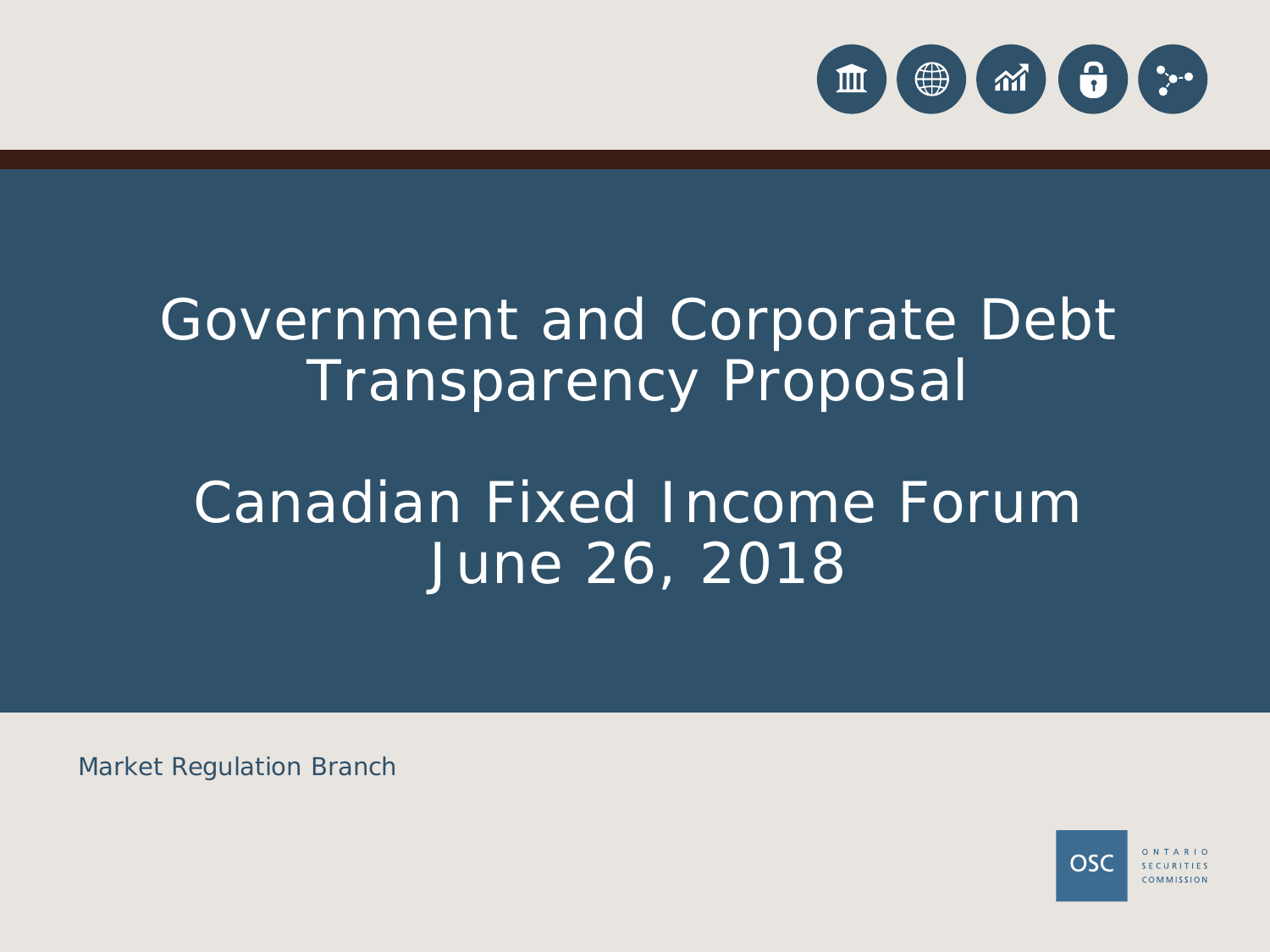## Agenda

- 1. Introduction
- 2. Proposed Government Debt Framework
- 3. Expanded Corporate Debt Proposal
- 4. Implementation Details
- 5. Next Steps

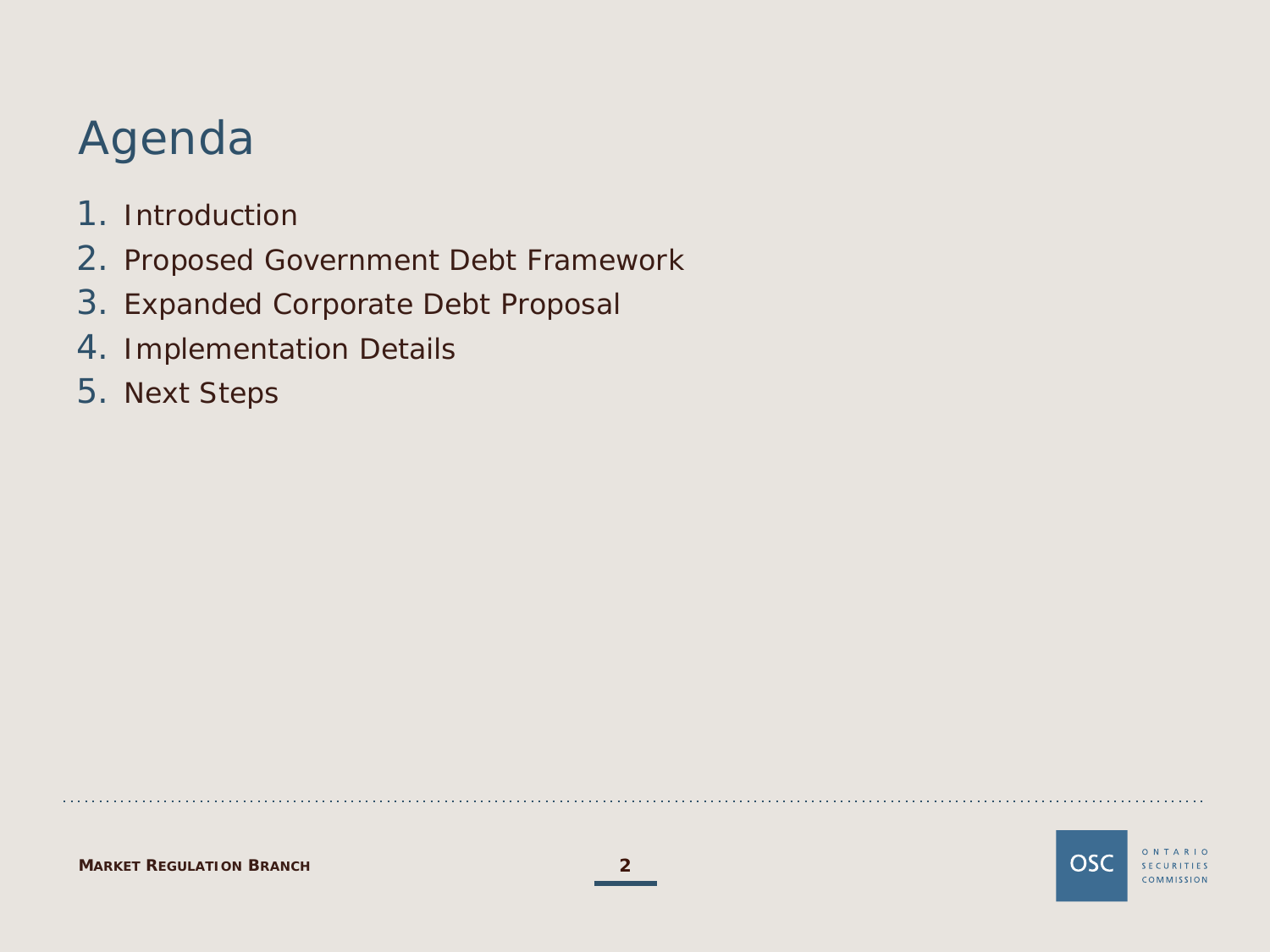### Introduction

- The Canadian Securities Administrators published, on May 24, 2018, for a 90-day public comment period, CSA Staff Notice and Request for Comment 21-323 *Proposal for Mandatory Post-Trade Transparency of Trades in Government Debt Securities, Expanded Transparency of Trades in Corporate Debt Securities and Proposed Amendments to National Instrument 21-101 (NI 21-101) Marketplace Operation and Related Companion Policy*.
- The notice seeks feedback on the Proposed Amendments to NI 21-101 that would implement:
	- A proposed framework for mandatory-post trade transparency of trades for government debt securities (Proposed Government Debt Framework) and,
	- A proposal to expand the framework for mandatory post-trade transparency of trades in corporate debt securities (Expanded Corporate Debt Proposal).

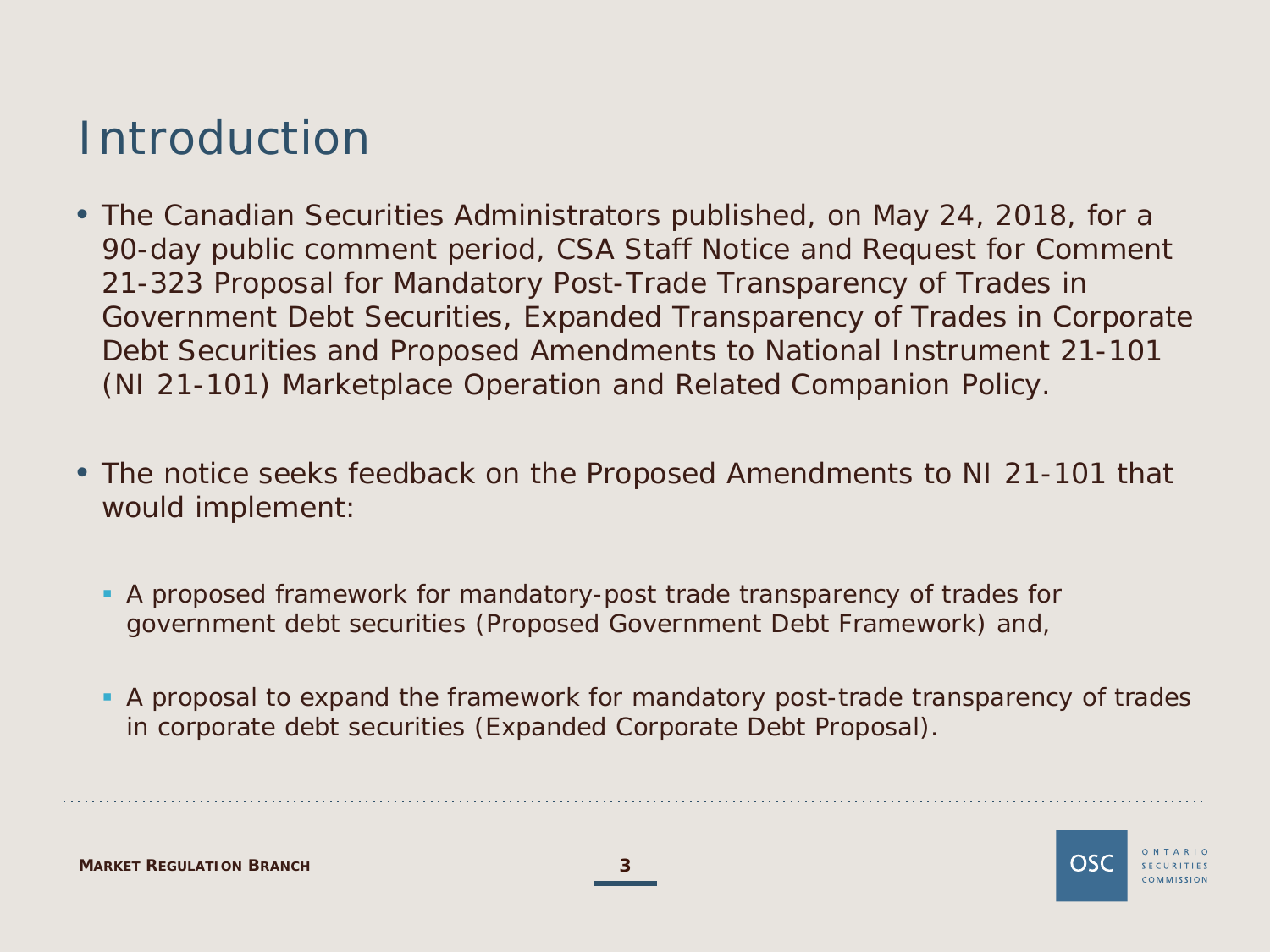### Proposed Government Debt Framework

- 1. Entities subject to reporting and transparency requirements
	- It is proposed that any person or company that executes transactions in government debt securities report details of trades to the information processor, as required by the information processor;
	- It is proposed that dealers, interdealer bond brokers, marketplaces and Banks be subject to reporting and transparency requirements.
- 2. Types of government debt securities that will be captured:
	- All Government of Canada Debt Securities
	- **All Canada Mortgage Bonds**
	- All Provincial Debt Securities, including Real Return Bonds (RRBs), Strip Coupons and Residuals
	- **All Municipal Debt Securities**
	- All Federal and Provincial Agency Bonds other than Canada Mortgage Bonds (CMB).



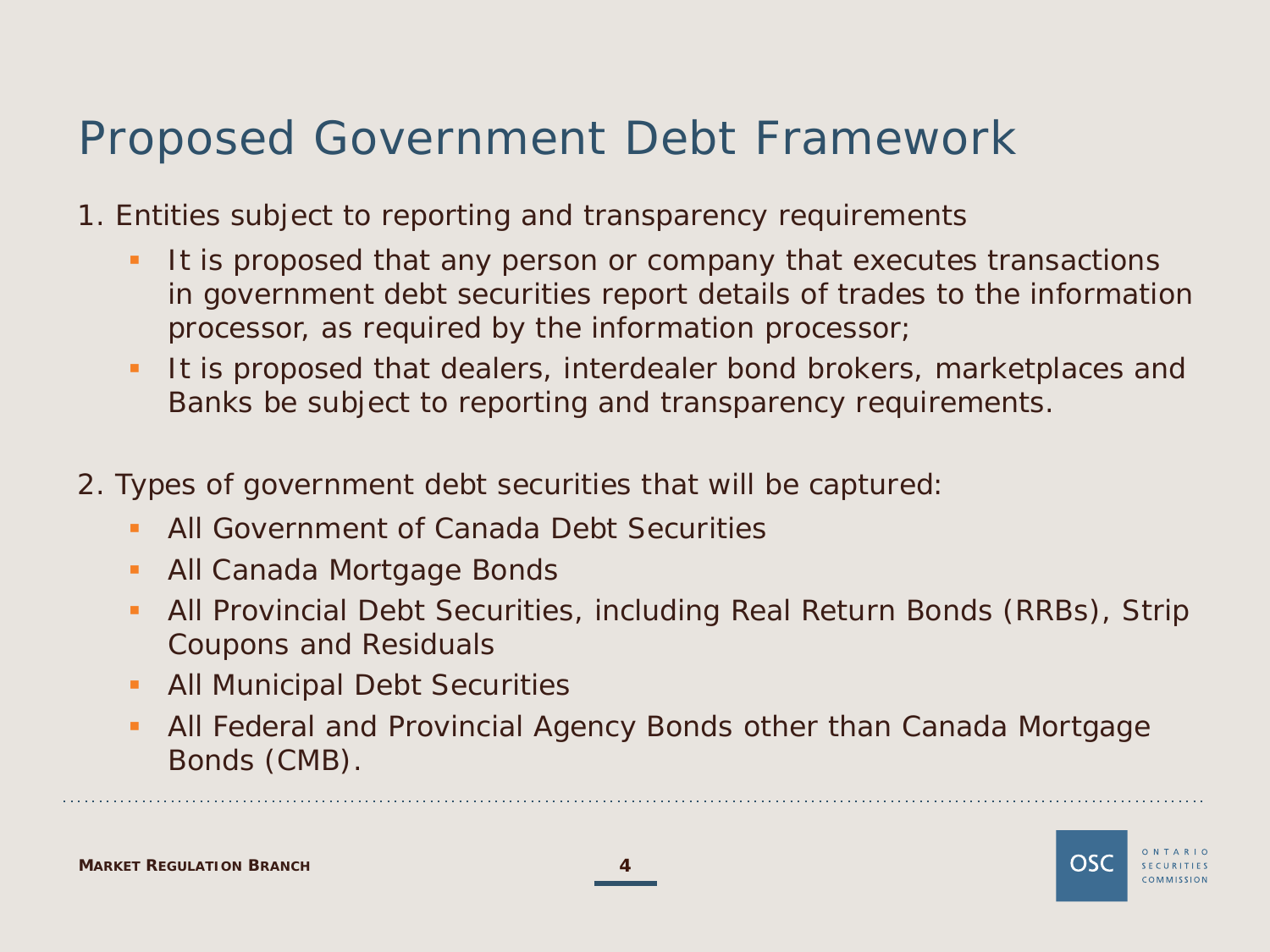### Proposed Government Debt Framework

#### 3. Publication delays and volume caps

| \$10M                                                                                    | \$5M                                                                                 | \$2M                                                                                 |
|------------------------------------------------------------------------------------------|--------------------------------------------------------------------------------------|--------------------------------------------------------------------------------------|
| Government of Canada Bills                                                               | Government of Canada<br>nominal bonds with over<br>10 years remaining to<br>maturity | All provincial debt securities including RRBs,<br><b>Strip Coupons and Residuals</b> |
| Government of Canada<br>  nominal bonds with 10 or less  <br>years remaining to maturity |                                                                                      | All municipal debt securities<br>All other agency debt securities                    |
| AII CMB                                                                                  |                                                                                      | Government of Canada RRBs                                                            |
|                                                                                          |                                                                                      | Government of Canada Strip Coupons and<br><b>Residuals</b>                           |

- GoC nominal bonds with less than 11 years to maturity at the time of issue will be subject to the \$10M cap to capture debt securities that become the 10-year benchmark relatively soon after issuance.
- In Ontario, government debt securities include a debt security of any school board in Ontario or of a corporation established under section 248(1) of the *Education Act* (Ontario). In Québec, it includes a debt security of the Comité de gestion de la taxe scolaire de l'île de Montréal.
- All other agency debt securities group includes National Housing Act Mortgage Backed Securities .



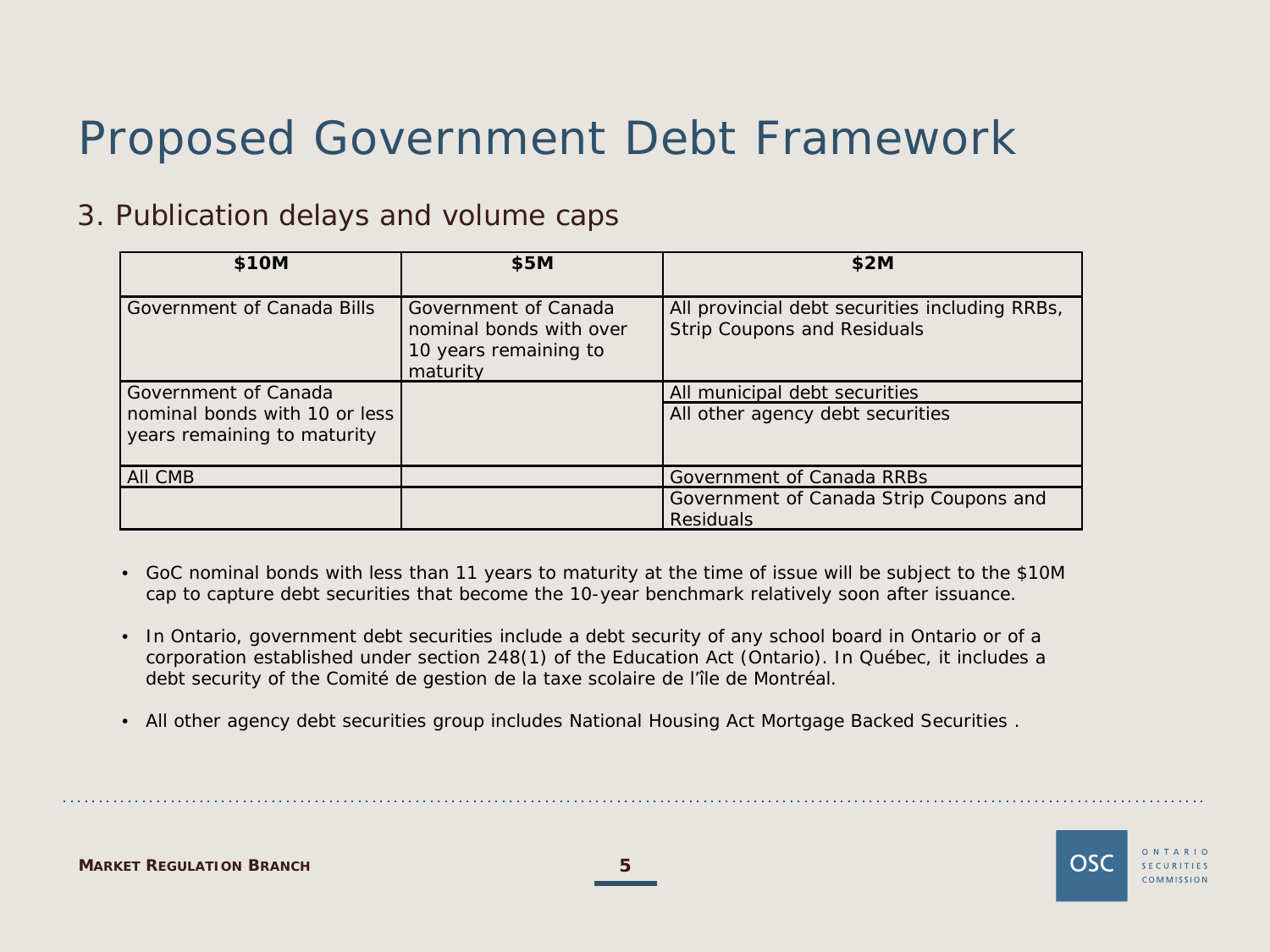### Proposed Government Debt Framework

- 4. Trade details disseminated by the information processor (IP)
- The IP will publish the details of trades on its web site and they will be freely accessible.
- The initial requirements are set out below (subject to modifications that may arise from the comment process); any changes will be subject to public comment.

|                                                                    | Summary level data for each bond                                                                                                                                                                                                |                                                                                    | <b>Transaction level data for each bond</b>                                                                                                                                                                               |
|--------------------------------------------------------------------|---------------------------------------------------------------------------------------------------------------------------------------------------------------------------------------------------------------------------------|------------------------------------------------------------------------------------|---------------------------------------------------------------------------------------------------------------------------------------------------------------------------------------------------------------------------|
| $\vert 2. \vert$<br>3.<br>4.<br>5.<br>6.<br>$\overline{7}$ .<br>8. | CUSIP and/or ISIN number, where available<br><b>Issuer name</b><br><b>Type of Bond (New)</b><br><b>Original Issue Date (New)</b><br><b>Maturity date</b><br><b>Coupon rate</b><br><b>Last traded price</b><br>Last traded yield | $\overline{1}$ .<br>2.<br>3.<br>4.<br>5 <sub>1</sub><br>6.<br>7 <sub>1</sub><br>8. | CUSIP and or ISIN number, where available<br>Issuer name<br>Maturity date<br>Coupon rate<br>Date of execution<br>Time of execution<br>Settlement date<br>Type (indicates whether the transaction is new, a                |
| 9.                                                                 | Total trade count (total trades done on the<br>last trade date)<br>10. Last trade date<br>11. Highest traded price on the last trade date<br>12. Lowest traded price on the last trade date                                     | 9.<br>10.<br>11 <sub>1</sub><br>12.<br>13.                                         | cancellation or a correction)<br>Volume (subject to volume caps)<br>Price<br>Yield<br>Account type (retail or institutional counterparty)<br>An indication of whether a commission was<br>recorded ("yes" or "no" answer) |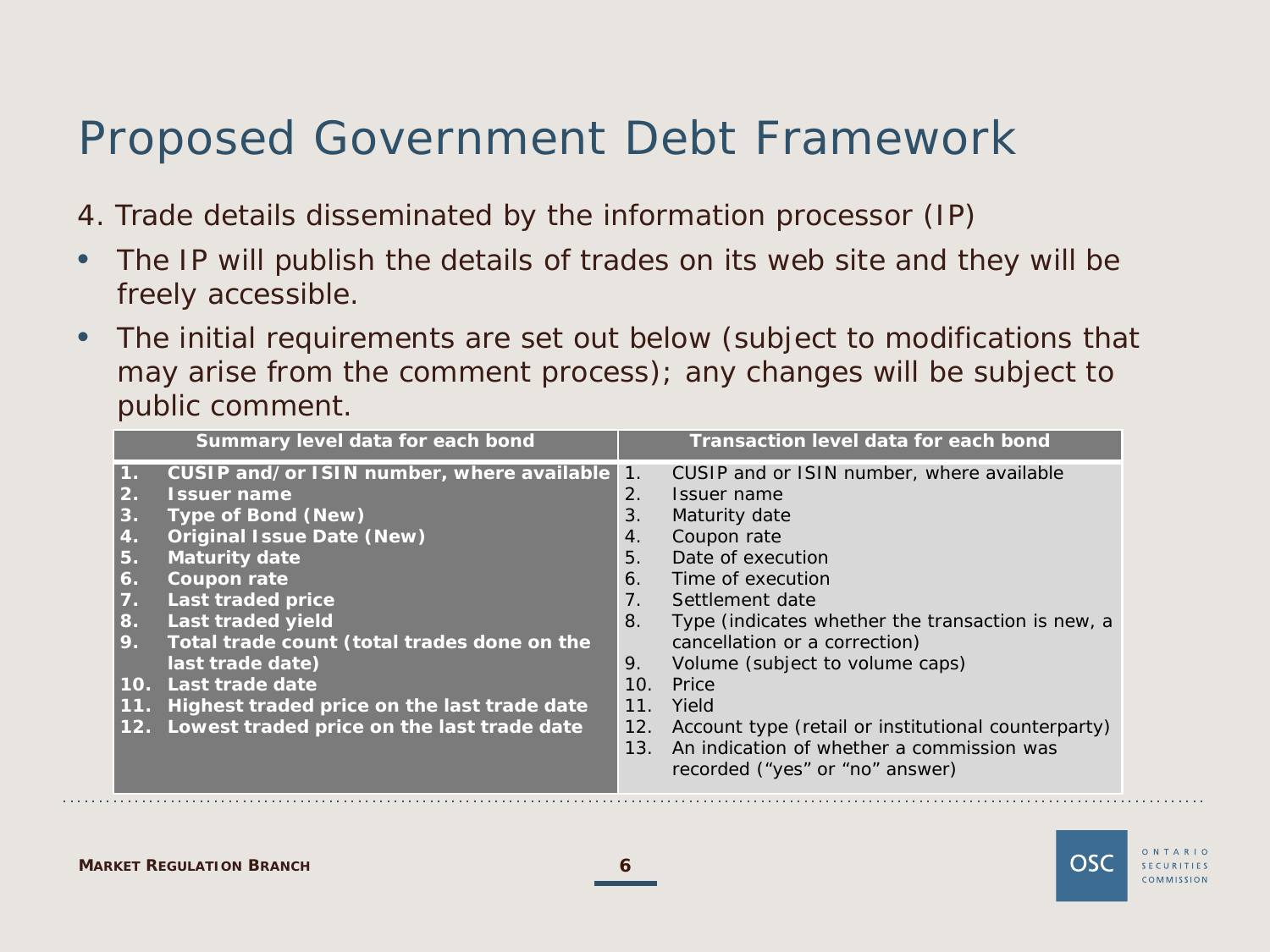### Expanded Corporate Debt Proposal

The Expanded Corporate Debt Proposal will be implemented through:

- **Proposed Amendments to NI 21-101 to extend the current (transparency)** reporting requirements to any persons or companies that trade corporate debt securities; specifically, the Proposed Amendments expand the transparency requirements to Banks;
- Requirements set by the corporate debt information processor and approved by CSA.

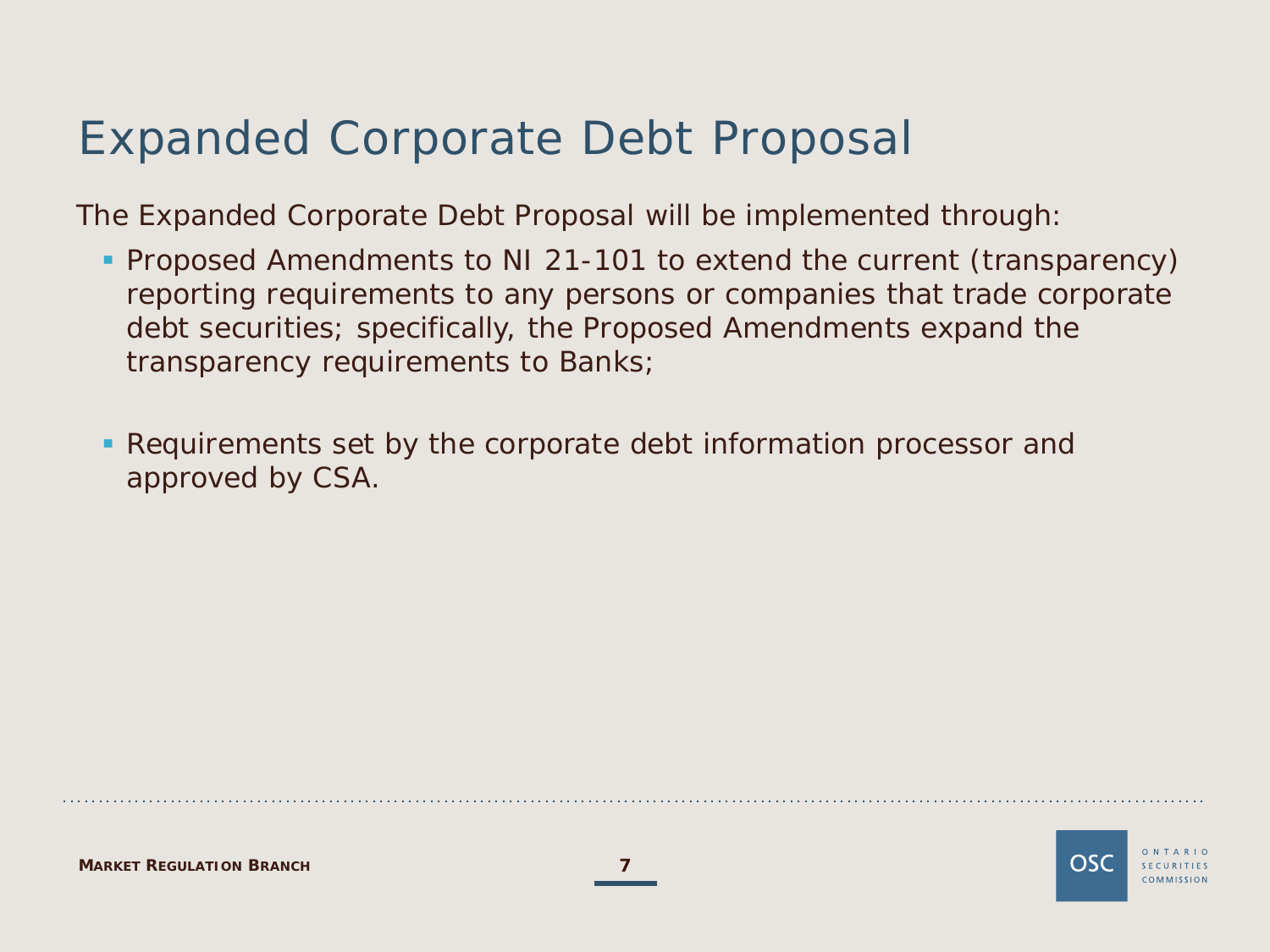### Implementation Schedule

• Implementation schedule – two phases:

April 1, 2019 – the information processor begins to disseminate post-trade information for trades in government debt securities executed by all IIROC Dealer members, marketplaces and interdealer bond brokers.

December 31, 2019 – the information processor begins disseminating posttrade information for trades in corporate and government debt securities by Banks.